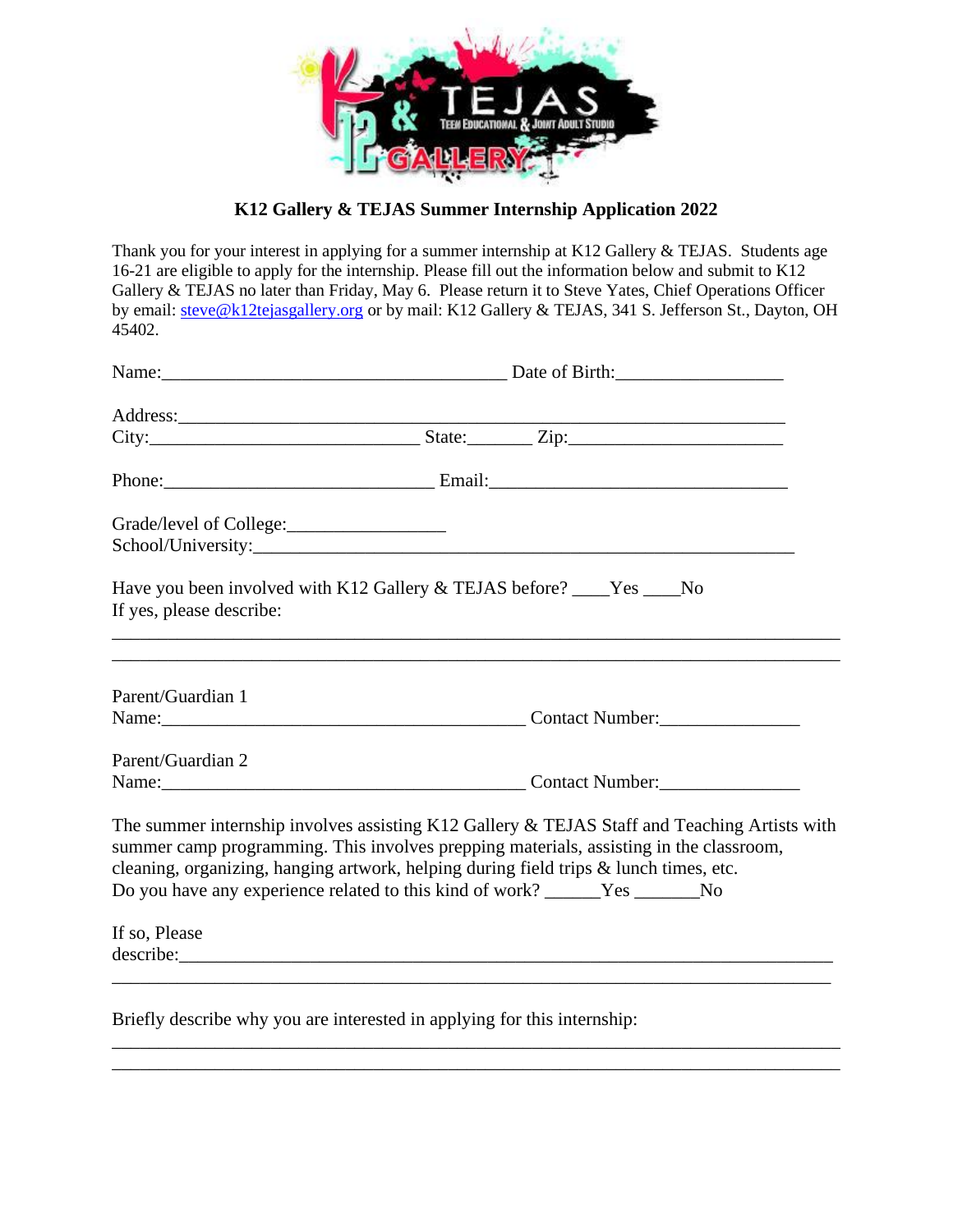K12 is a busy place during summer camp season. There are many people here with different camps and classes.

Do you consider yourself a people person? \_\_\_\_\_\_\_ yes \_\_\_\_\_\_\_\_ no

Do you feel comfortable taking on multiple tasks throughout a day? \_\_\_\_\_\_\_yes \_\_\_\_\_\_\_\_\_\_\_no

Our Summer Camps run from May 31- August 6. Please circle the weeks you are available: \*Please note we will not run camps the week of July 4.

Jun 6-10 Jun 13-17 Jun 20-24 Jun 27-July 1 Jul 5-8 Jul 11-15 Jul 18-22 Jul 25-29 Aug 1-5

How many hours per week are you wishing to put towards this internship? \*Note, the internship requires a 15 hour per week commitment.

 $\_15$ -20 hours  $\_20$ -25 hours  $\_25$ -30 hours \*Please note that students under the age of 18 will not be permitted to work more than 25 hours per week.

What is your availability during any given week? Please check the spaces where you are available:

(Note that we are here M-F from 8:00am-5:00pm). Mornings are considered 8:00am-11:00am, Afternoons 11:00am-2:00pm and late afternoons are from 2:00pm-5:00pm.

|           |  | Monday: _____ AM_____ PM _____ Late PM Tuesday: _____ AM_____ PM _____ Late PM  |  |  |
|-----------|--|---------------------------------------------------------------------------------|--|--|
| <b>PM</b> |  | Wednesday: _____ AM_____ PM _____ Late PM Thursday: _____ AM_____ PM _____ Late |  |  |

Friday: \_\_\_\_ AM\_\_\_\_ PM \_\_\_\_ Late PM

What kind of internship are you interested in applying for: Paid Unpaid

K12 is only able to offer 3-4 paid internships each summer. If you are not accepted for one of these,

are you also interested in applying for an unpaid internship? \_\_\_\_\_\_\_ Yes \_\_\_\_\_\_\_ No